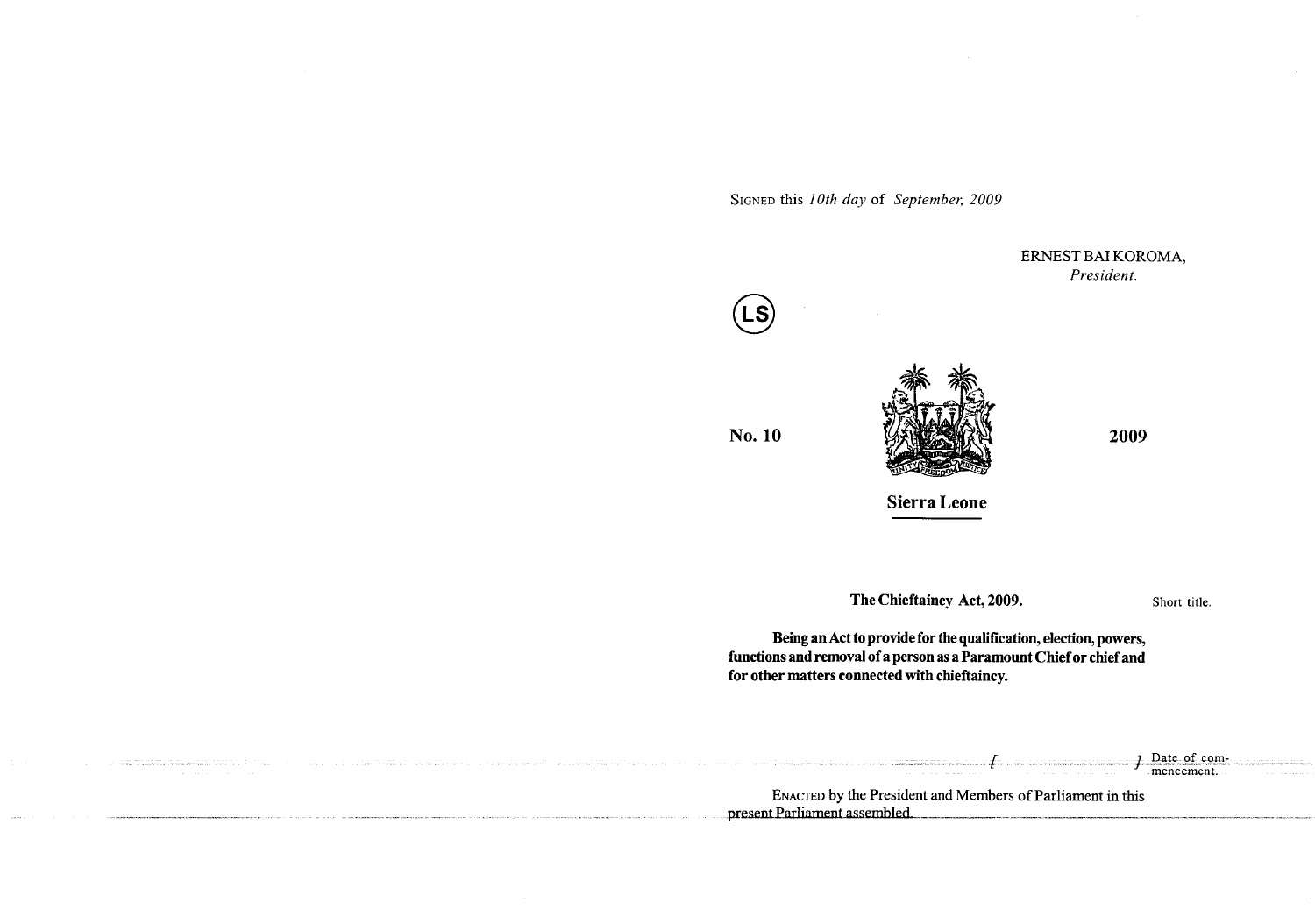| $\overline{2}$                                       | No. 10 | Chieftaincy Act                                                                                                                                                                                                                                                                                               | 2009 | <b>No. 10</b>                                  | Chieftaincy Act                                                                                                                                                                                                                                                                                                                                                                                       | 2009 |               |
|------------------------------------------------------|--------|---------------------------------------------------------------------------------------------------------------------------------------------------------------------------------------------------------------------------------------------------------------------------------------------------------------|------|------------------------------------------------|-------------------------------------------------------------------------------------------------------------------------------------------------------------------------------------------------------------------------------------------------------------------------------------------------------------------------------------------------------------------------------------------------------|------|---------------|
| Interpretation.                                      | 1.     | PART I-PRELIMINARY<br>In this Act, unless the context otherwise requires:-                                                                                                                                                                                                                                    |      |                                                | 3. (1) Until the election of the new Paramount Chief, the Appointment<br>Minister shall after consultation with the Chiefdom Committee, at the of caretaker<br>earliest, appoint a regent chief to oversee the administration of the chief.<br>chiefdom in a caretaker capacity.                                                                                                                      |      |               |
|                                                      |        | "aspirant" means a person aspiring to become a<br>candidate in a paramount chieftaincy and other sub-<br>chieftaincy elections;<br>"chief" includes a chief, other than a Paramount Chief,<br>a Headman and such other chief as is by customary<br>law the Councillor or assistant of any Paramount<br>Chief; |      |                                                | (2) Notwithstanding subsection (1), where the office of<br>regent chief is, by the customary law of the chiefdom, reserved to a<br>person other than a person appointed by the Minister, that customary<br>law shall apply to the appointment of the regent chief<br>(3) The term of office of a regent chief appointed under<br>subsection $(1)$ or subsection $(2)$ shall not exceed twelve months. |      |               |
|                                                      |        | "Chiefdom Council" has the same meaning as in the<br>Chiefdom Councils Act;                                                                                                                                                                                                                                   |      |                                                | (4) A regent chief is entitled to vote in the election of the<br>new Paramount Chief but shall not openly take sides or canvass for                                                                                                                                                                                                                                                                   |      |               |
|                                                      |        | "Gazette List" means the latest list of a Chiefdom<br>Council appearing in the Gazette prior to a paramount<br>chieftaincy election under this Act;                                                                                                                                                           |      | any candidate.<br>every three years but shall- | (1) The Gazette List of a Chiefdom Council shall be revised Revision of                                                                                                                                                                                                                                                                                                                               |      | Gazette List. |
|                                                      |        | "Minister" means the Minister responsible for local<br>government;                                                                                                                                                                                                                                            |      |                                                | (a) be revised specially for the purposes of a<br>paramount chieftaincy election to include the                                                                                                                                                                                                                                                                                                       |      |               |
|                                                      |        | "Paramount Chief" means a chief who is not<br>subordinate in his ordinary jurisdiction to any other<br>chief but does not include an acting chief or a regent<br>chief;                                                                                                                                       |      |                                                | following office-holders:<br>(i) regent chief;<br>(ii) Chiefdom Speaker;                                                                                                                                                                                                                                                                                                                              |      |               |
|                                                      |        | "taxpayer" in relation to a chiefdom, is a member of the<br>chiefdom liable to local tax and in possession of a<br>local tax receipt.                                                                                                                                                                         |      |                                                | (iii) Section Chief;<br>(iv) Court Chairman;                                                                                                                                                                                                                                                                                                                                                          |      |               |
| New<br>Paramount                                     |        | PART II-TIME FOR ELECTION OF NEW PARAMOUNT CHIEF<br>2. Not later than twelve months after a vacancy occurs in the<br>office of Paramount Chief, whether by the death, removal or otherwise                                                                                                                    |      |                                                | (v) Ceremonial Chief (where the paramount<br>chieftaincy in the chiefdom is by<br>customary law linked with secret<br>societies); and                                                                                                                                                                                                                                                                 |      |               |
| Chief to be<br>elected within<br>twelve<br>months of |        | of the previous holder of the office, the Chiefdom Councillors of the<br>chiefdom shall elect a new Paramount Chief for the chiefdom in<br>accordance with this Act and the customary law of the chiefdom.                                                                                                    |      |                                                | (vi) Member of Parliament for the consti-<br>tuency in which the chiefdom is<br><del>situated</del> .                                                                                                                                                                                                                                                                                                 |      |               |

 $\mathcal{L}(\mathcal{L}^{\mathcal{L}})$  and  $\mathcal{L}^{\mathcal{L}}$  and  $\mathcal{L}^{\mathcal{L}}$ 

vacancy.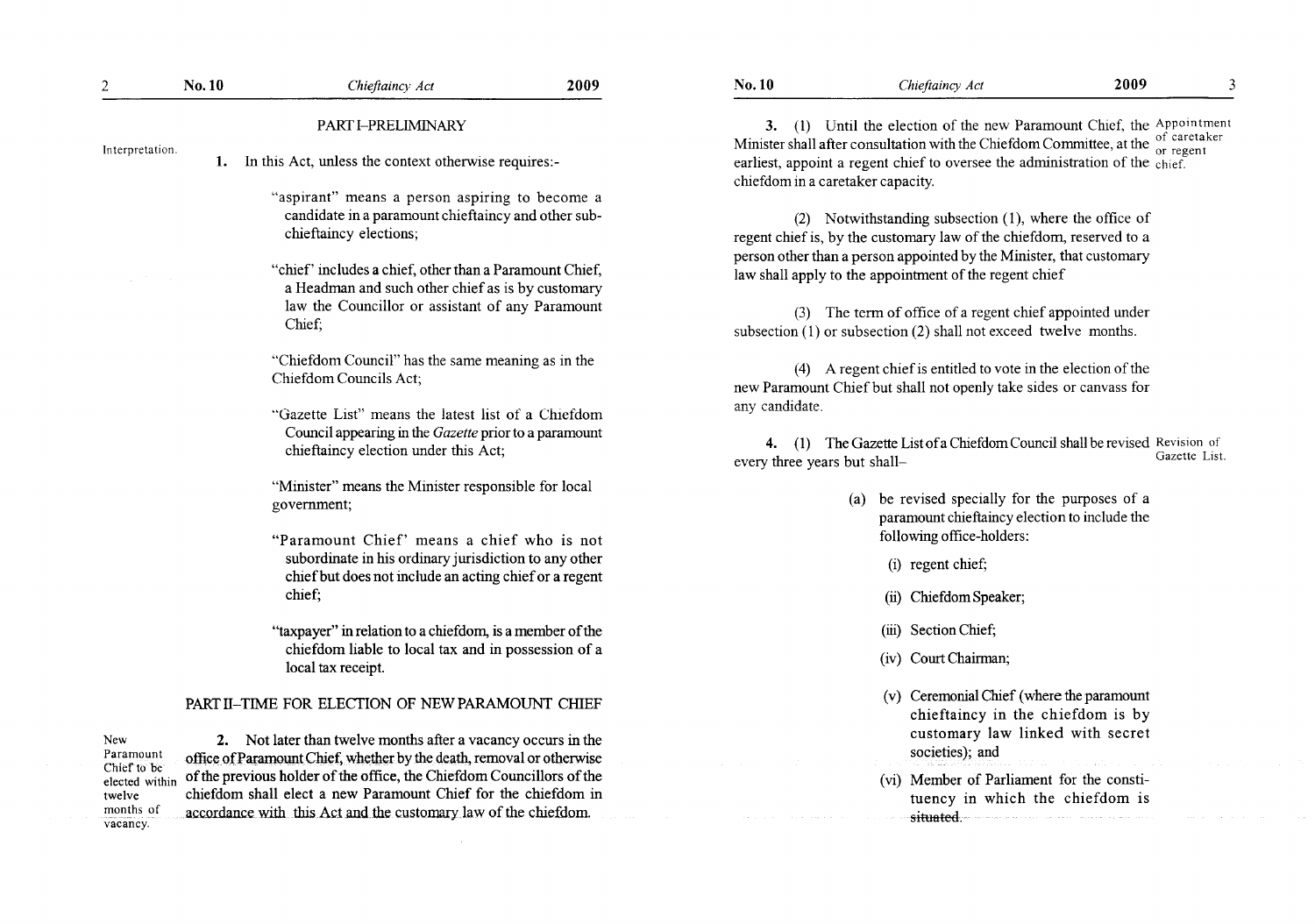| $\boldsymbol{\Delta}$ | No. 10 | Chieftaincy Act | 2009 |
|-----------------------|--------|-----------------|------|
|                       |        |                 |      |

(b) be published on three consecutive occasions for verification prior to the paramount chieftaincy election to which it relates.

(2) In addition to the office - holders specified in subsection (1), the revised Gazette List shall include a number of other Chiefdom Councillors, each representing every twenty taxpayers in the chiefdom, the number of taxpayers in the chiefdom being determined every three years.

(3) Subject to paragraph (b) of subsection ( 1) of section 18, the election of a Paramount Chief shall not be invalidated by any irregularity in the revision of the Gazette List used for the election, but it is an offence for any person compiling that List to knowingly take into account an inflated number of taxpayers.

( 4) The revision of the Chiefdom Councillors list shail be undertaken by the office of the Provincial Secretary in collaboration with the Electoral Commission.

## PART III-ELECTION PROCEDURES.

Declaration of Rights. 5. Before the polling day fixed for the election of a Paramount Chief, a Declaration of Rights meeting shall be convened by the Provincial Secretary, for the purpose of-

- ( a) the identification of the Chiefdom Councillors entitled to vote at the election; and
- (b) establishing the claim of persons to be qualified to stand as candidates in the election; and
- (c) affording the Provincial Secretary the opportunity to explain to all parties their responsibilities under this Act.

6. (1) At the Declaration of Rights meeting, every person Identification intending to vote in the paramount chieftaincy election shall establish councillors. his identity as a member of the Chiefdom Council by-

- (a) reference to his name on the Gazette List;
- (b) his being identified as such member by the Section Chief, Town Chief, or, as the case may be, the Village Headman in the locality which he represents in the Chiefdom Council; and
- (c) **producing to the Declaration Officer, his**  current local tax receipt which shall bear the endorsement and stamp of the Chiefdom Administration.

(2) Where the chiefdom concerned is an amalgamated chiefdom, the Declaration Officer shall ensure that the conduct of the election of a Paramount Chief for that cheifdom is done on a rotational crowning basis and further ensure that this is complied with.

**7. (1) In** any paramount chieftaincy election, the Government responsibility of the Government is limited to only the facilitation of and political parties not to the process so as to ensure that the election is conducted in a fair sponsor and transparent manner. The candidates candidates.

(2) No government Minister or other official, and no political party, whether collectively or otherwise, shall promote or show support or preference for the candidature of any particular contestant in a paramount chieftaincy election.

8. (1) A person is qualified to stand as a candidate in a Qualification for election as 1..: ..,,.\_,\_\_ I · "f. for election as paramount CJ.1.Le.1.w.rui.;y e ectlon 1 - Paramount Chief.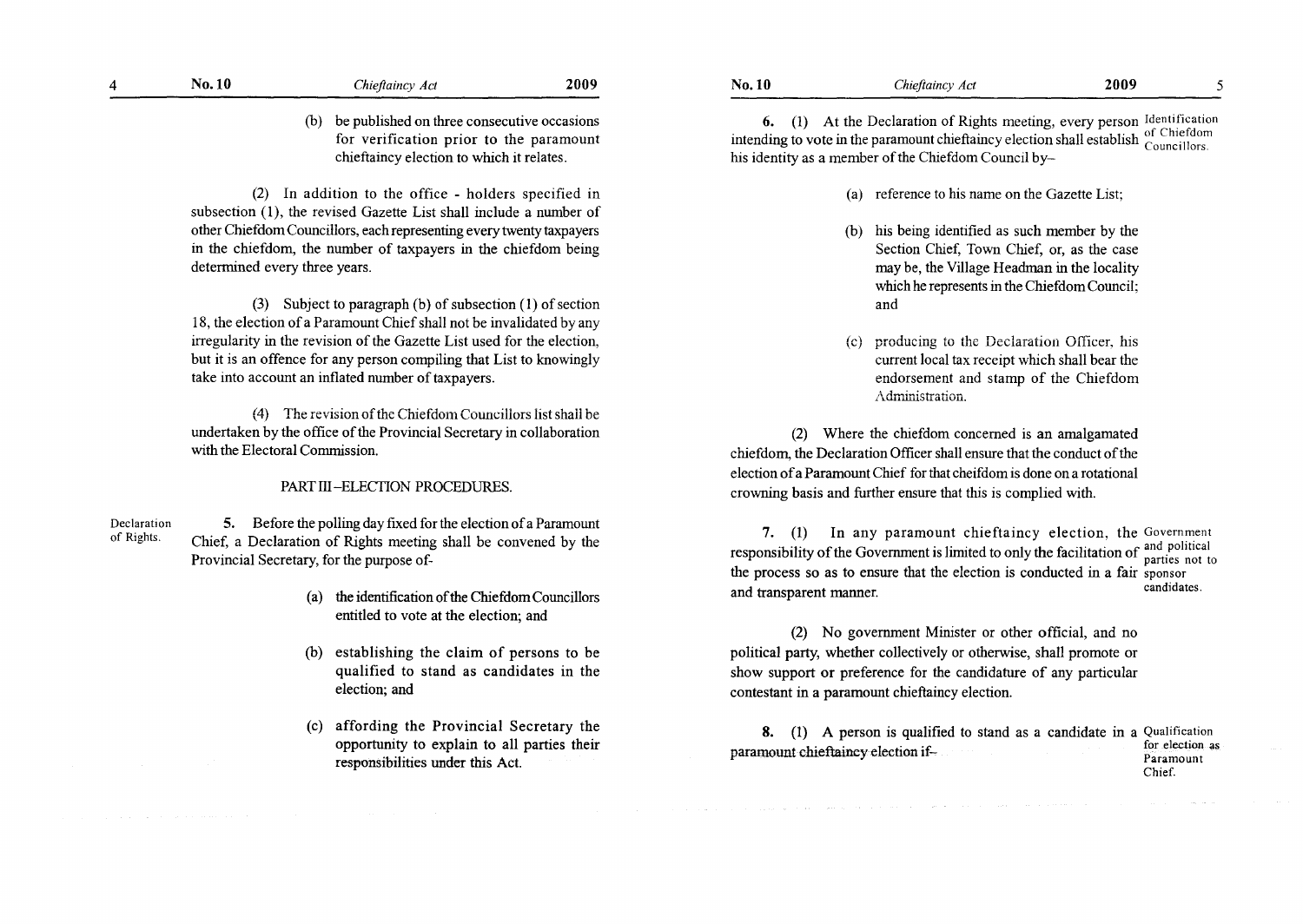| 6                                       | No. 10                                   | Chieftaincy Act                                                                                                                                                                                                                                   | 2009 | No. 10                     |
|-----------------------------------------|------------------------------------------|---------------------------------------------------------------------------------------------------------------------------------------------------------------------------------------------------------------------------------------------------|------|----------------------------|
|                                         |                                          | (a) he was born in wedlock to a rightful claimant<br>in a recognized ruling house in the chiefdom;<br>or                                                                                                                                          |      | 11<br>Param<br>Chiefs      |
|                                         |                                          | (b) where tradition so specifies, he or she has<br>direct paternal or maternal lineage to a rightful<br>claimant in a recognized ruling house, whether<br>born outside wedlock or not.                                                            |      |                            |
|                                         | (2)<br>independence on 27th April, 1961. | For the purposes of subsection $(1)$ , a recognized ruling<br>house is one that has been established and in existence as such at                                                                                                                  |      |                            |
| Disqualification<br>Paramount<br>Chicr. | 9.<br>election if-                       | Notwithstanding the provisions of any enactment, a person<br>for election as is not qualified to stand as a candidate in a paramount chieftaincy                                                                                                  |      | expen<br>throug<br>traditi |
|                                         |                                          | (a) he is a regent chief of the chiefdom<br>concerned;                                                                                                                                                                                            |      | 12                         |
|                                         |                                          | (b) he has been convicted by any court for an<br>offence involving fraud, dishonesty, theft,<br>violence or rape for which he has not been<br>pardoned;                                                                                           |      |                            |
|                                         |                                          | (c) in the case of a person who has been<br>removed or has been required to resign from<br>the office of Paramount Chief for conduct<br>inconsistent with good governance, five<br>years have not elapsed from such removal or<br>resignation; or |      |                            |
|                                         |                                          | he is the adopted child of the person from<br>(d)<br>whom he claims to be qualified.                                                                                                                                                              |      |                            |

Provincial Secretary to be Declaration Officer. **10.** For every paramount chieftaincy election, the Provincial Secretary shall be the Declaration Officer.

| No. 10 | Chieftaincy Act | 2009 |  |
|--------|-----------------|------|--|
|        |                 |      |  |

**11.** (1) For every paramount chieftaincy election, two Appointment **Property is a computational dependence of Assessor** chiefs.<br> **Property**  $\frac{1}{2}$  of Assessor Chiefs. fs as follows:-

- (a) one from within the district and the other from outside the district where the new Paramount Chief is to be elected; and
- (b) the chiefdom outside the district must have customs and traditions similar to those of the chiefdom.

(2) The Government shall meet the transport and living ases of the Assessor Chiefs but the people of the chiefdom may, gh the regent chief, accord to the Assessor Chiefs any normal ional and customary courtesies, in addition.

2. (1) The functions of the Assessor Chiefs shall be-<br>Functions of

Assessor

- (a) to advise and assist the Declaration Officer Chiefs. in the conduct of the elections;
- (b) to advise the Chiefdom Councillors on the importance of their decision to elect a new Paramount Chief;
- ( c) to ensure that the traditions and customs of the chiefdom are respected and upheld during the conduct of the elections; and
- (d) to endorse the Attestation Document referred to in section 16.

(2) Where at any stage of the conduct of an election there is any disagreement regarding any matter-

( a) between the Assessor Chiefs; or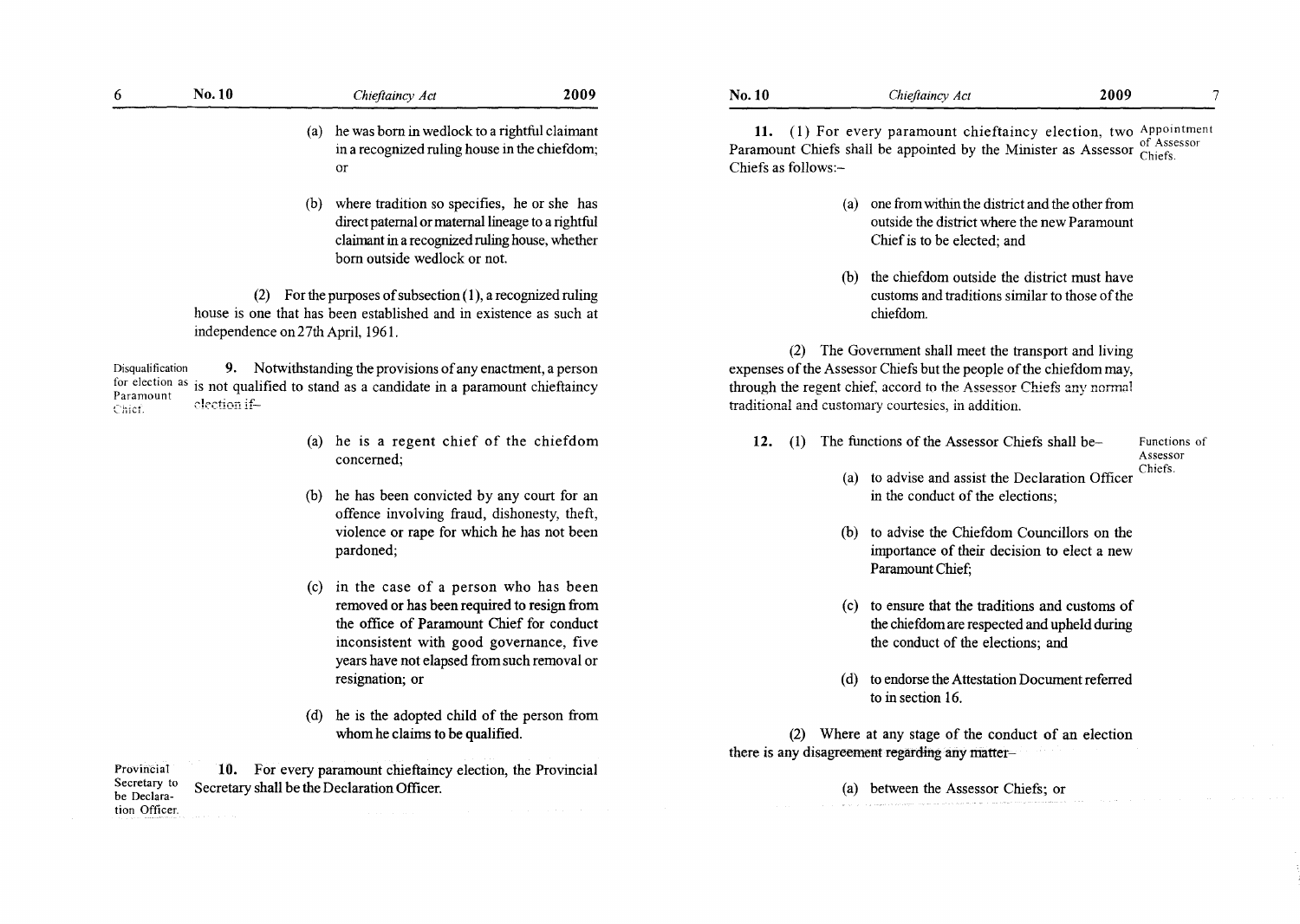|  | No. 10 | Chieftaincy Act | 2009 |
|--|--------|-----------------|------|
|--|--------|-----------------|------|

(b) between the Assessor Chiefs and the Provincial Secretary,

any of the disagreeing Assessor Chiefs under paragraph (a) and the Assessor Chiefs under paragraph (b), as the case may be, may submit a separate report on the matter to the Minister.

## PART IV -CANDIDATES AND DECLARATION OF RESULT

Aspirant candidates.

13. (1) At the Declaration of Rights meeting of the Chiefdom Councillors convened under section 5, any person aspiring to be a candidate in the election shall formally declare his intention to the Declaration Officer and produce to him his receipt for the nonrefundable aspirant fee of Le 150,000 payable to the Chiefdom Treasury by all aspirants.

(2) Any aspirant or Chiefdom Councillor may object on stated grounds to the title claim of an aspirant.

(3) Any objection under subsection (2) shall be defeated and the aspirant shall qualify to stand as a candidate to contest in the election if the aspirant's candidature is supported by the Declaration Officer, the Assessor Chiefs and by two-thirds of the Chiefdom Councillors present and voting by secret ballot.

(4) Where an objection made under subsection (2) is upheld, the aspirant shall be disqualified from standing as a candidate.

Requirements **14. (1)** Every candidate in a paramount chieftaincy election of candidates.  $shall$  –

- (a) pay a non-refundable candidature fee of Le250,000; and
- (b) choose a symbol from a list of symbols presented by the Electoral Commission and supply to the Commission a recent photograph both for the use of the Commission for the printing of ballot papers.

(2) In the contest for the paramount chieftaincy, it shall be the responsibility of each candidate to establish his claim to the satisfaction of the Chiefdom Councillors present, the Declaration Officer and the Assessor Chiefs.

**15.** ( 1) In any paramount chieftaincy election, a Declaration candidate shall be declared duly elected if he obtains  $55\%$  or more of <sup>of results.</sup> the votes cast.

(2) Where there are several candidates in a paramount chieftaincy election and none of them obtains 55% of the votes cast in the first ballot, the candidate or candidates with the least votes will be eliminated, leaving the two candidates with the highest votes to contest a second ballot, in which the candidate who obtains a simple majority shall be declared duly elected.

(3) Where there are oniy two candidates ma paramount chieftaincy election, the candidate who polls the simple majority of votes shall be declared duly elected, and in the event of a tie, a second ballot shall be conducted and the candidate who obtains a simple majority shall be declared duly elected.

(4) Where there is only one candidate, an election shall still be conducted in order for the Chiefdom Councillors to demonstrate their acceptance or otherwise of that candidate, by a simple majority of votes cast.

**16.** (I) Upon the election of a new Paramount Chief, all the Attestation Chiefdom Councillors who voted in the election, shall sign a document Document. to be known as the Attestation Document, signifying their agreement to recognize the newly elected Paramount Chief and to obey his lawful orders and instructions.

(2) Every Attestation Document shall be endorsed by the appropriate Provincial Secretary and the Assessor Chiefs.

**17.** The recognition of the election of a Paramount Chief takes Recognition place after the Government has, on the recommendation of the Chief. Minister, accepted the joint report of the Provincial Secretary and the Electoral Commission on the conduct of the election and such recognition shall be by-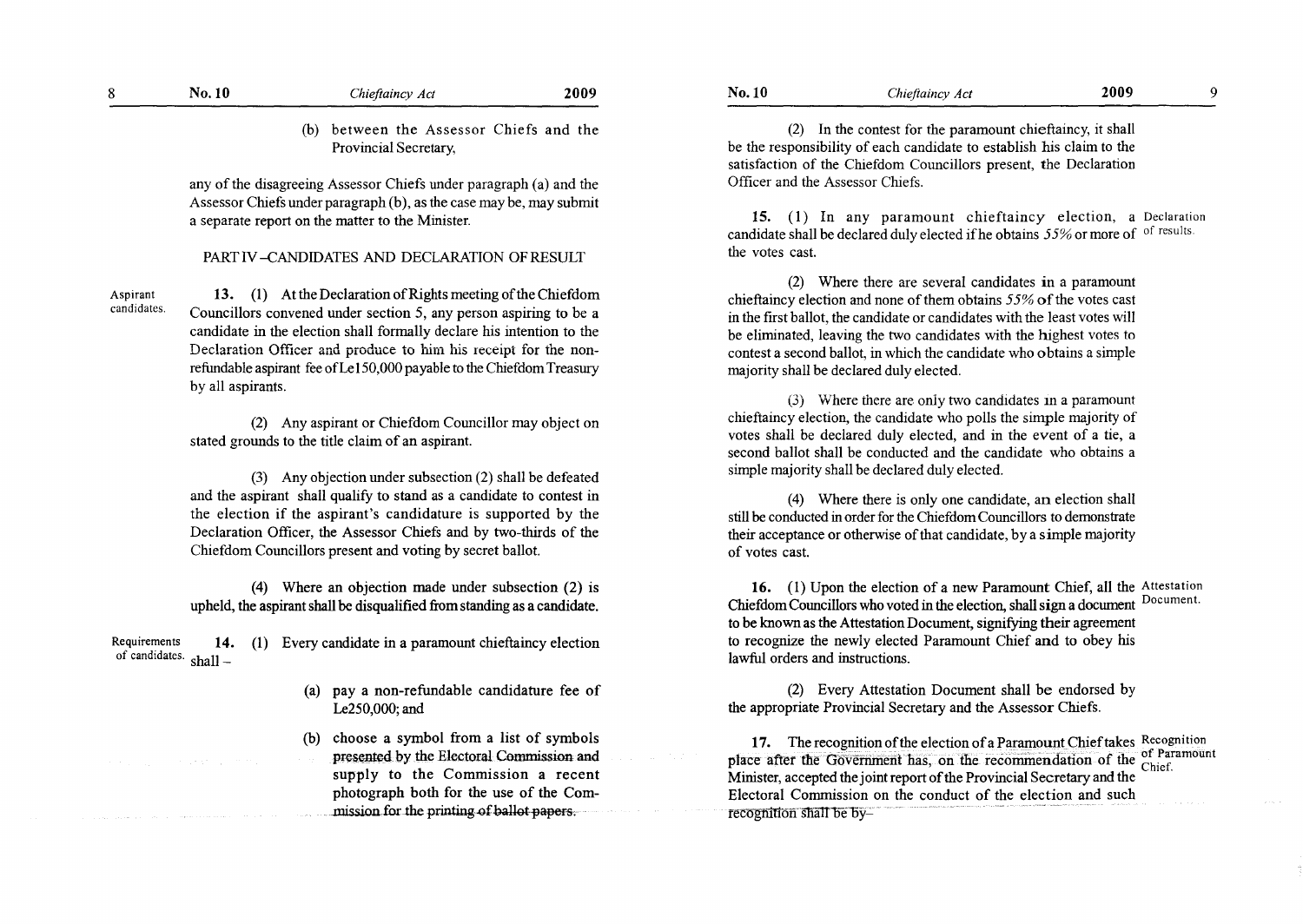|                          | the presentation of the Staff of Office by the<br>(a)                   | 20. (1) In appointing the Commissioner under section 19, the Appointment<br>of Com-                                    |
|--------------------------|-------------------------------------------------------------------------|------------------------------------------------------------------------------------------------------------------------|
|                          | President or any person deputed by him in<br>that behalf and            | President may, in his discretion, appoint one or more assessors to the<br>missioner and<br>Commissioner.<br>assessors. |
|                          | the publication of the election in the Gazette.<br>(b)                  | (2) Subsection (3) of section 147 of the Constitution shall,                                                           |
|                          |                                                                         | apply to the appointment of the Commissioner and section 148 of the                                                    |
| Challenge of             | 18. (1) The validity of the election of any person as a                 | Constitution shall also apply to the powers, rights and privileges of                                                  |
| election of<br>Paramount | Paramount Chief may be challenged by any candidate or Councillor        | the Commissioner and assessors appointed under section 19.                                                             |
| Chief.                   | of the Chiefdom Council within seven days after the declaration of      |                                                                                                                        |
|                          | the result of the election by a petition addressed to the High Court on | 21. (1) Until the conclusion of the inquiry referred to in Suspension                                                  |
|                          | the ground that-                                                        | section 19, the Paramount Chief who is the subject of the inquiry of Paramount                                         |
|                          |                                                                         | shall be suspended from office, and pursuant to subsection (4) of Chief.                                               |
|                          | the person so elected<br>(a)                                            | section 72 of the Constitution, the President shall remove the                                                         |
|                          |                                                                         | Paramount Chief from office, if from the report of the inquiry referred                                                |
|                          | $(i)$ is not qualified under section 8;                                 | to in section 19, the President is satisfied that the allegations made                                                 |
|                          |                                                                         | against the Paramount Chief have been proved.                                                                          |
|                          | is disqualified under section 9;<br>(ii)                                |                                                                                                                        |
|                          |                                                                         | (2) Section 149 of the Constitution shall apply to the                                                                 |
|                          | (iii) was elected on the basis of any claim of                          | making and publication of the report of the inquiry referred to in                                                     |
|                          | a materially false nature under                                         | subsection $(1)$ .                                                                                                     |
|                          | subsection $(2)$ of section 14; or                                      | (3) The removal of any Paramount Chief under subsection                                                                |
|                          | the election was otherwise improper.<br>(b)                             | (1) shall be published in the Gazette.                                                                                 |
|                          |                                                                         |                                                                                                                        |
|                          | (2) A declaration by the High Court that the election of a              | PART VI-CHIEFDOM SPEAKERS AND OTHER SUB-CHIEFS                                                                         |
|                          | Paramount Chief is not valid shall be without prejudice to anything     |                                                                                                                        |
|                          | done by the Paramount Chief before the declaration.                     | (1) The Chiefdom Speaker shall be the principal assistant Appointment<br>22.                                           |
|                          |                                                                         | to the Paramount Chief and shall be appointed by the Paramount $S_{\text{peaker}}$ .                                   |
|                          | PART V-REMOVAL OF PARAMOUNT CHIEFS                                      | Chief after consultation with his Chiefdom Committee from outside                                                      |
|                          |                                                                         | the ruling house of the Paramount Chief.                                                                               |
| Removal of<br>Paramount  | 19. A Paramount Chief may be removed from office by the                 |                                                                                                                        |
| Chief.                   | President for any gross misconduct in the performance of the            | (2) In amalgamated chiefdoms, any agreement on                                                                         |
|                          | functions of his office if after a public inquiry conducted under the   | Chiefdom Speakership, shall be honoured by all concerned.                                                              |
|                          | chairmanship of a Judge of the High Court or a Justice of Appeal or     |                                                                                                                        |
|                          | a Justice of the Supreme Court, the Commission of Inquiry makes an      | (3) The Paramount Chief shall inform the Minister about                                                                |
|                          | adverse finding against the Paramount Chief, and the President is of    | the appointment of the Chiefdom Speaker for the endorsement of                                                         |
|                          | the opinion that it is in the public interest that the Paramount Chief  | Government.                                                                                                            |

**No.10** *Chieflaincy Act* **2009** <sup>11</sup>

**No.10** *Chiefiaincy Act* **2009** 

the opinion that it is in the public interest that the Paramount Chief

should be removed.

 $10\,$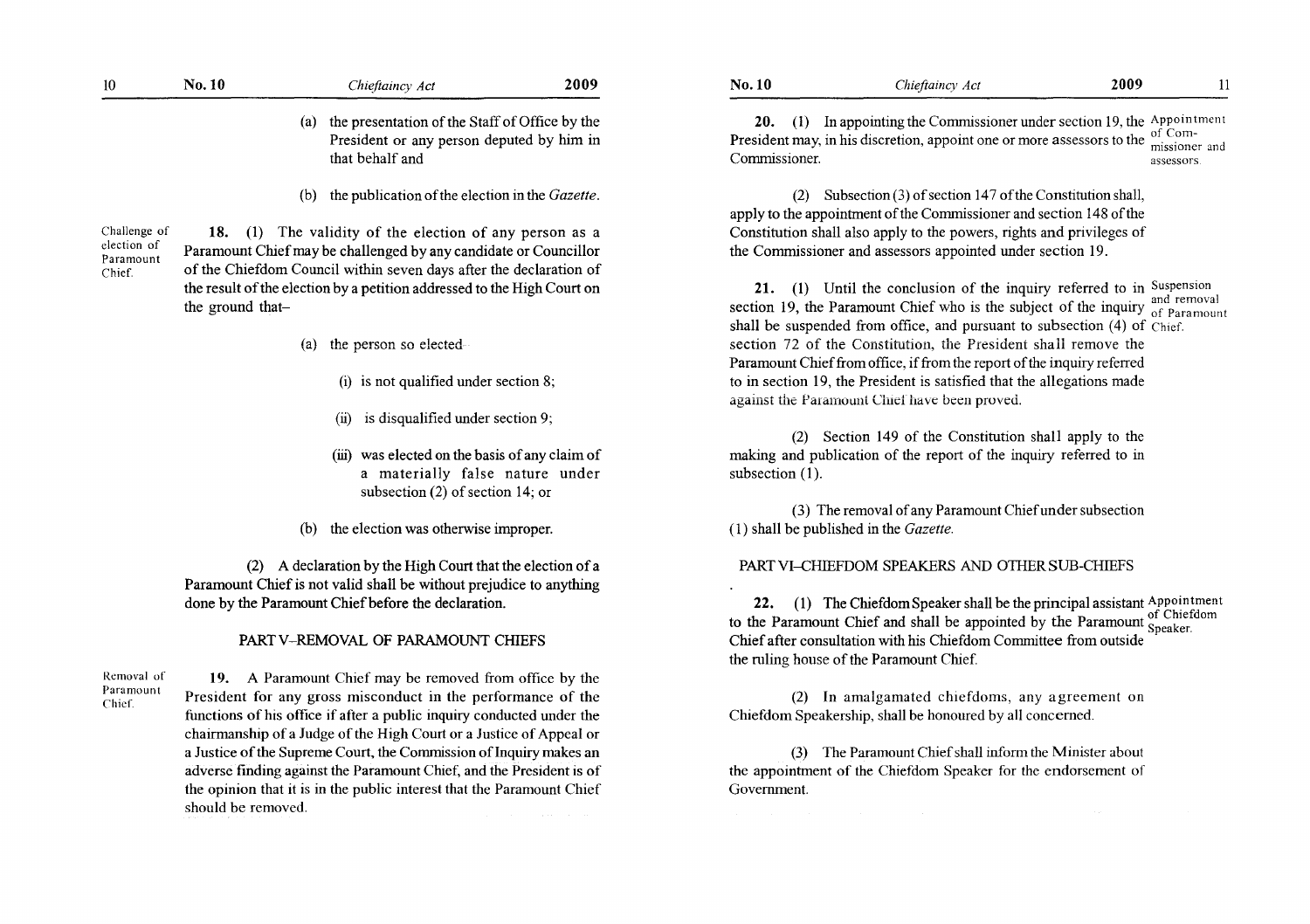| 12                                 | No. 10                      | Chieftaincy Act                                                                                                                                                                                                                                                                                                                                                                                 | 2009 |
|------------------------------------|-----------------------------|-------------------------------------------------------------------------------------------------------------------------------------------------------------------------------------------------------------------------------------------------------------------------------------------------------------------------------------------------------------------------------------------------|------|
| Election of<br>Section<br>Chiefs.  | 23.                         | (1) A Section Chief shall be elected by the Chiefdom<br>Councillors in the Section in accordance with the customs and<br>traditions of that Section of the Chiefdom.                                                                                                                                                                                                                            |      |
|                                    | (2)                         | A candidate who obtains a simple majority of the votes<br>cast shall be declared elected.                                                                                                                                                                                                                                                                                                       |      |
|                                    |                             | (3) If the Minister is satisfied with the conduct of the<br>election, the newly elected Section Chief shall be formally recognized<br>by the publication of the election in the Gazette.                                                                                                                                                                                                        |      |
| Election of<br>Town Chiefs.        | 24.<br>within the chiefdom. | (1) A Town Chief shall be elected by the taxpayers in the<br>town in accordance with the customs and traditions of that Town                                                                                                                                                                                                                                                                    |      |
|                                    | (2)                         | A candidate who obtains a simple majority of the votes<br>cast shall be declared elected.                                                                                                                                                                                                                                                                                                       |      |
|                                    |                             | (3) If the Minister is satisfied with the conduct of the<br>election, the newly elected chief shall be formally recognized by the<br>publication of the election in the Gazette.                                                                                                                                                                                                                |      |
|                                    |                             | PART VII-REMOVAL OF CHIEFDOM SPEAKER AND<br><b>SUB-CHIEFS</b>                                                                                                                                                                                                                                                                                                                                   |      |
| Removal of<br>Chiefdom<br>Speaker. | 25.<br>Chief.               | (1) The Chiefdom Speaker and other sub-chiefs who, by<br>customary law, are the Councillors or assistants of a Paramount Chief<br>shall be subordinate in their ordinary jurisdiction to the Paramount                                                                                                                                                                                          |      |
|                                    | (2)                         | A Paramount Chief who is dissatisfied with the conduct<br>of his Chiefdom Speaker shall notify the Chiefdom Committee with<br>the grounds of his dissatisfaction; and if upon investigating the<br>matter, the Chiefdom Committee finds the Speaker culpable, it shall<br>advise the Chiefdom Administration to remove the Speaker for a new<br>Speaker to be appointed by the Paramount Chief. |      |

| <b>No. 10</b> | Chieftaincy Act | 2009 |  |
|---------------|-----------------|------|--|
|               |                 |      |  |

26. (1) Where the Paramount Chief, whether of his own Removal  $\frac{d}{dx}$  . The left of the majority of the Chiefdom  $\frac{d}{d}$  of other sub-Councillors in a section is dissatisfied with the conduct of any Section Chief, he shall notify the Chiefdom Committee with the grounds of his or their dissatisfaction; and if upon investigating the matter, the Chiefdom Committee finds the Section Chief culpable it shall so advise the Chiefdom Administration which shall remove the Section Chief, subject to the right of appeal to the Minister whose decision shall be final.

(2) An appeal under subsection (I) shall be lodged with the Provincial Secretary within fourteen days who shall institute an administrative investigation into the matter and submit his findings to the Minister for final decision.

(3) A majority of the taxpayers from that town, village or section who are dissatisfied with the conduct of their Town or Village Chief shall, through their Section Chief, notify the Chiefdom Committee with the grounds of their dissatisfaction; and if upon investigating he matter the Chiefdom Committee finds the conduct of the Town or Village Chief to be not in the interest of peace, order and good government, it shall so advise the Chiefdom Administration which hall remove the Town or Village Chief.

**27.** The removal of the Chiefdom Speaker and the other sub-Removal of the Case of the Case of the Case of the Chiefdom chiefs under this Part shall be published in the *Gazette*. Speaker and other subchiefs to be<br>published. PART VIII-MISCELLANOUS

**28.** The polling at any paramount chieftaincy election shall be Electoral. . upervised by the Electoral Commission whose decision on any  $\frac{1}{10}$  supervise electoral issue shall be final.

29. (1) Subject to this Act, the functions of a **Paramount Chief Functions** of . . . Paramount **Paramount** Chiefs. hall include the following: $-$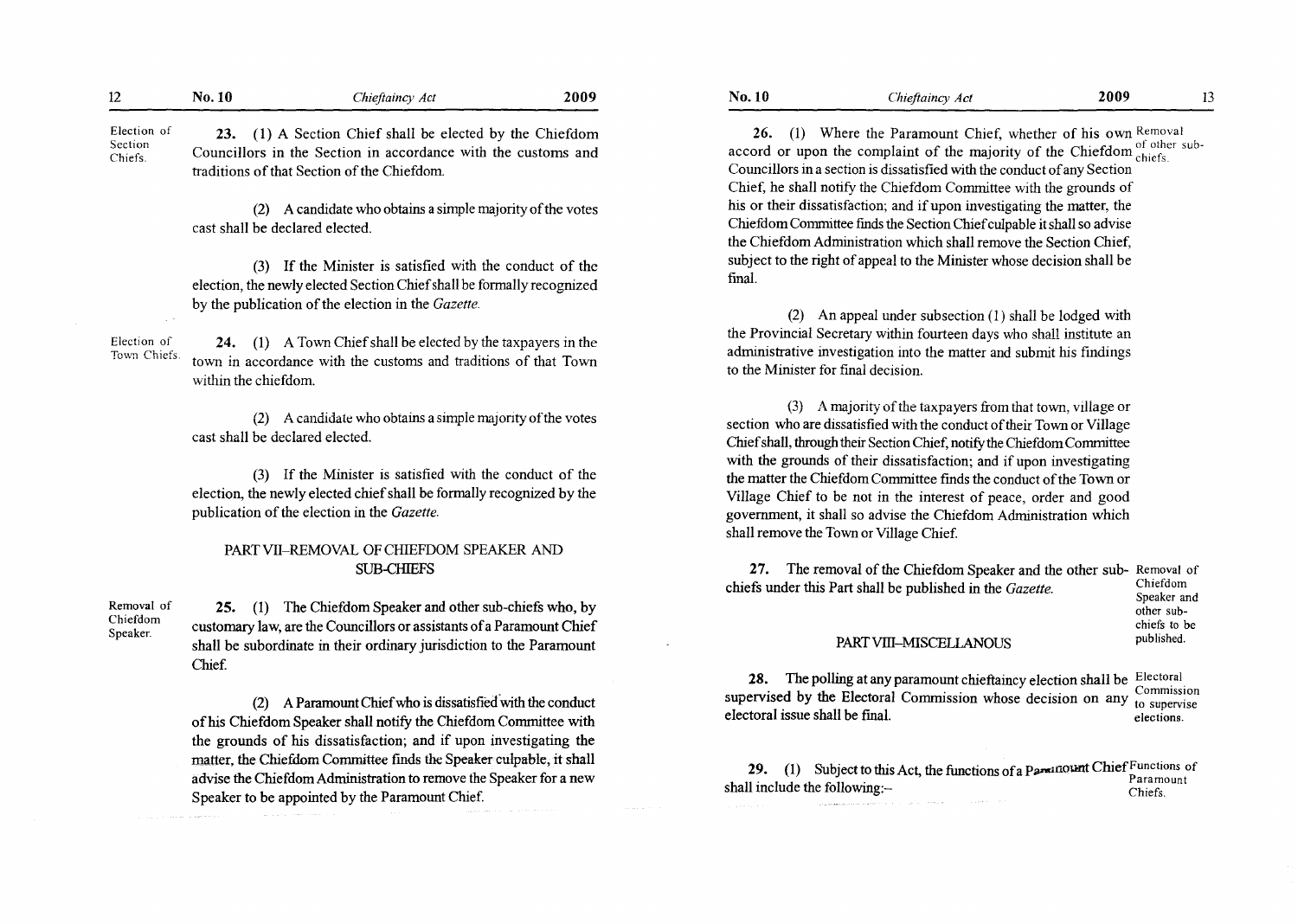|       | No. 10                            |     | Chieftaincy Act                                                                                                                                                                                 | 2009 |
|-------|-----------------------------------|-----|-------------------------------------------------------------------------------------------------------------------------------------------------------------------------------------------------|------|
|       |                                   | (a) | supervise the collection of local tax and assist<br>the appropriate authority in the collection of<br>other lawful taxes to which the members of<br>his chiefdom are subject;                   |      |
|       |                                   | (b) | use his best ability to prevent the commission<br>of offences within his chiefdom and to<br>maintain order and good government within<br>his chiefdom,                                          |      |
|       |                                   |     | (c) preserve or promote, as appropriate, and<br>serve as, the guardian of the customs and<br>traditions of his chiefdom;                                                                        |      |
|       |                                   | (d) | to all intents and purposes to serve as an<br>agent of development in his chiefdom; and                                                                                                         |      |
|       |                                   | (e) | to supervise the election of sub-chiefs in his<br>chiefdom.                                                                                                                                     |      |
|       | (2)<br>the Chiefdom Councils Act. |     | A Paramount Chief may for the purpose of his functions<br>under subsection (1) use his best ability to secure the making of<br>appropriate bye-laws by the Chiefdom Council under section 16 of |      |
| al of | 30.                               |     | (1) Not later than one month after the death or removal of<br>a Paramount Chief, the Provincial Secretary or an officer deputed by                                                              |      |

Retriev Staff of Office.

Cap. 6

14

him in that behalf, shall retrieve the Staff of Office from the family of the Paramount Chief or from him, as the case may be.

(2) Any person who-

- hand over the Staff of Office when required to do so pursuant to subsection (I), or
- (b) in any way obstructs the Provincial Secretary or other officer deputed by him in the performance of any function under subsection  $(1)$ ,

commits an offence and is liable on conviction to a fine not exceeding Le5,000,000 or to a term of imprisonment not exceeding two years.

**31.** (1) Any person who-

Offence and penalty.

- (a) administers any secret oath to any Chiefdom Councillor to vote for any person; or
- (b) in connection with the claim of any person to being a chief, makes any statement which he knows to be false or which he has no reason to believe to be true;
- (c) contravenes subsection (3) of section 4 or section 7,

commits an offence.

(2) An offence under subsection (1) shall be punishable by a fme not exceeding Le5,000,000 or by a term of imprisonment not exceeding two years.

**32.** Sections 5 and 25 of the Provinces Act are hereby repeaJed, Amendment of Cap. 60.